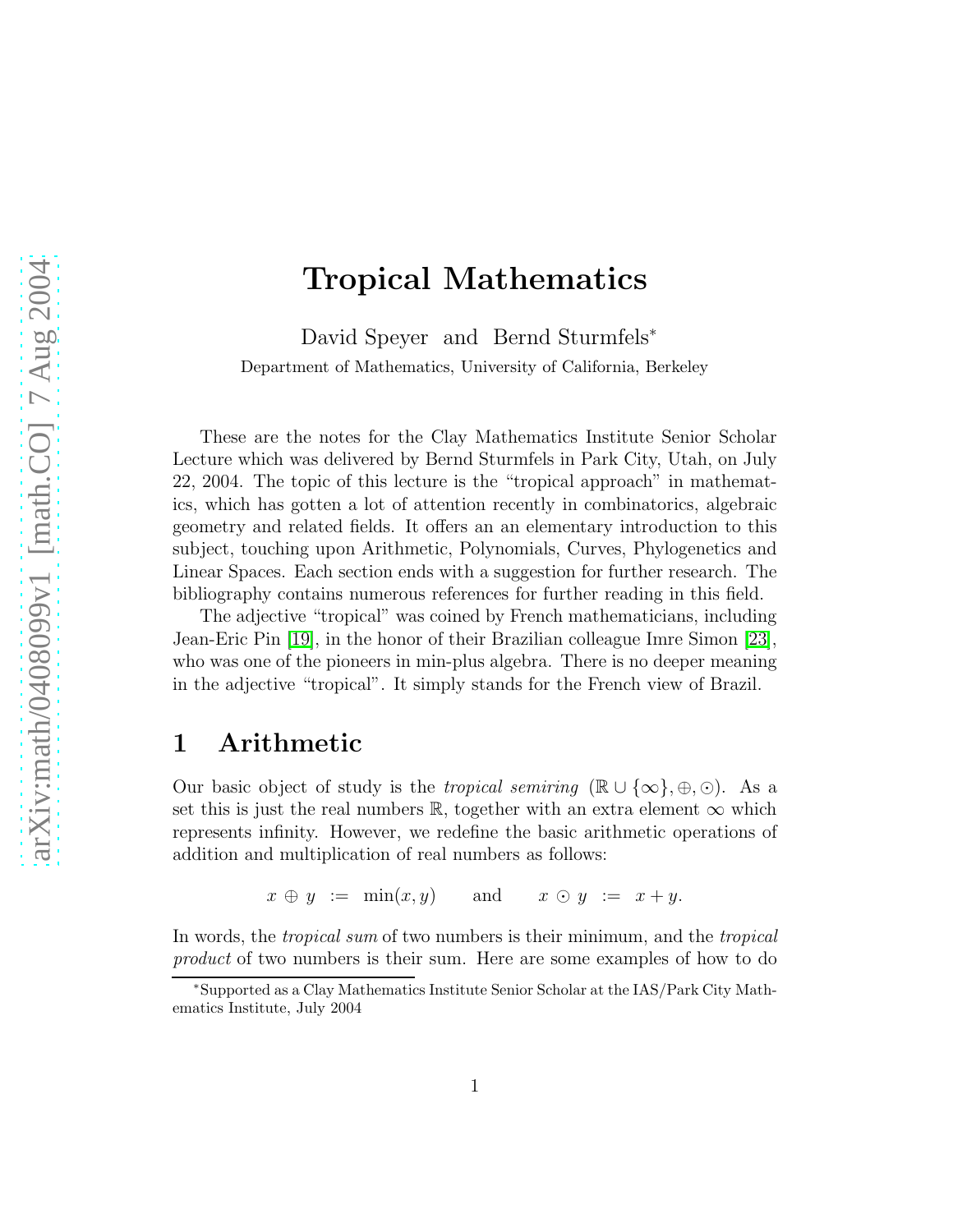arithmetic in this strange number system. The tropical sum of 3 and 7 is 3. The tropical product of 3 and 7 equals 10. We write this as follows:

 $3 \oplus 7 = 3$  and  $3 \odot 7 = 10$ .

Many of the familar axioms of arithmetic remain valid in tropical mathematics. For instance, both addition and multiplication are commutative:

 $x \oplus y = y \oplus x$  and  $x \odot y = y \odot x$ .

The distributive law holds for tropical addition and tropical multiplication:

$$
x \odot (y \oplus z) = x \odot y \oplus x \odot z.
$$

Here is a numerical example to show distributivity:

$$
3 \odot (7 \oplus 11) = 3 \odot 7 = 10,
$$
  

$$
3 \odot 7 \oplus 3 \odot 11 = 10 \oplus 14 = 10.
$$

Both arithmetic operations have a neutral element. Infinity is the neutral element for addition and zero is the neutral element for multiplication:

 $x \oplus \infty = x$  and  $x \odot 0 = 0$ .

Elementary school students tend to prefer tropical arithmetic because the multiplication table is easier to memorize, and even long division becomes easy. Here are the tropical addition table and the tropical multiplication table:

|  | $\oplus$ 1 2 3 4 5 6 7 |  |  |  |  |  | $\odot$ 1 2 3 4 5 6 7 |  |
|--|------------------------|--|--|--|--|--|-----------------------|--|
|  | 1 1 1 1 1 1 1 1        |  |  |  |  |  | 1 2 3 4 5 6 7 8       |  |
|  | 2 1 2 2 2 2 2 2        |  |  |  |  |  | 2 3 4 5 6 7 8 9       |  |
|  | 3 1 2 3 3 3 3 3        |  |  |  |  |  | 3 4 5 6 7 8 9 10      |  |
|  | 4 1 2 3 4 4 4 4        |  |  |  |  |  | 4 5 6 7 8 9 10 11     |  |
|  | 5 1 2 3 4 5 5 5        |  |  |  |  |  | 5 6 7 8 9 10 11 12    |  |
|  | 6 1 2 3 4 5 6 6        |  |  |  |  |  | 6 7 8 9 10 11 12 13   |  |
|  | 7 1 2 3 4 5 6 7        |  |  |  |  |  | 7 8 9 10 11 12 13 14  |  |

But watch out: tropical arithmetic is tricky when it comes to subtraction. There is no x which we can call "10 minus 3" because the equation  $3oplus x = 10$ has no solution  $x$  at all. To stay on safe ground, in this lecture, we shall content ourselves with using addition  $oplus$  and multiplication  $\odot$  only.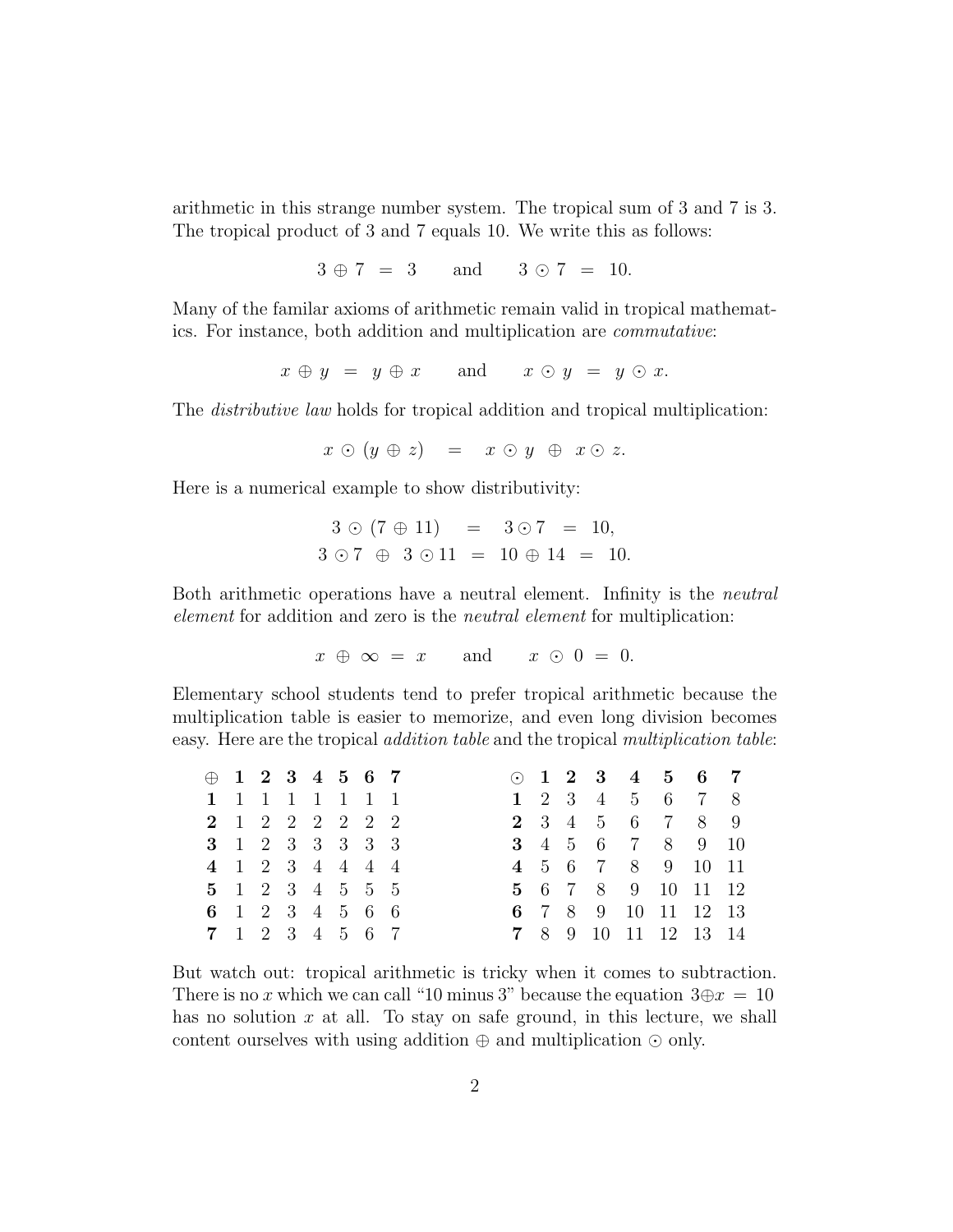It is extremely important to remember that  $"0"$  is the multiplicatively neutral element. For instance, the tropical *Pascal's triangle* looks like this:



The rows of Pascal's triangle are the coefficients appearing in the Binomial Theorem. For instance, the third row in the triangle represents the identity

$$
(x \oplus y)^3 = (x \oplus y) \odot (x \oplus y) \odot (x \oplus y)
$$
  
= 
$$
0 \odot x^3 \oplus 0 \odot x^2y \oplus 0 \odot xy^2 \oplus 0 \odot y^3.
$$

Of course, the zero coefficients can be dropped in this identity:

 $(x \oplus y)^3 = x^3 \oplus x^2y \oplus xy^2 \oplus y^3.$ 

Moreover, the Freshman's Dream holds for all powers in tropical arithmetic:

$$
(x \oplus y)^3 = x^3 \oplus y^3.
$$

The validity of the three displayed identities is easily verified by noting that the following equations hold in classical arithmetic for all  $x, y \in \mathbb{R}$ :

 $3 \cdot \min\{x, y\}$  =  $\min\{3x, 2x + y, x + 2y, 3y\}$  =  $\min\{3x, 3y\}.$ 

**Research problem:** The set of convex polyhedra in  $\mathbb{R}^n$  can be made into a semiring by taking ⊙ as "Minkowski sum" and ⊕ as "convex hull of the union". A natural subalgebra is the set of all polyhedra which have a fixed recession cone C. If  $n = 1$  and  $C = \mathbb{R}_{\geq 0}$  then we get the tropical semiing. Develop linear algebra and algebraic geometry over these semirings, and implement efficient software for doing arithmetic with polyhedra when  $n \leq 4$ .

# 2 Polynomials

Let  $x_1, x_2, \ldots, x_n$  be variables which represent elements in the tropical semiring  $(\mathbb{R} \cup {\infty}, \oplus, \odot)$ . A monomial is any product of these variables, where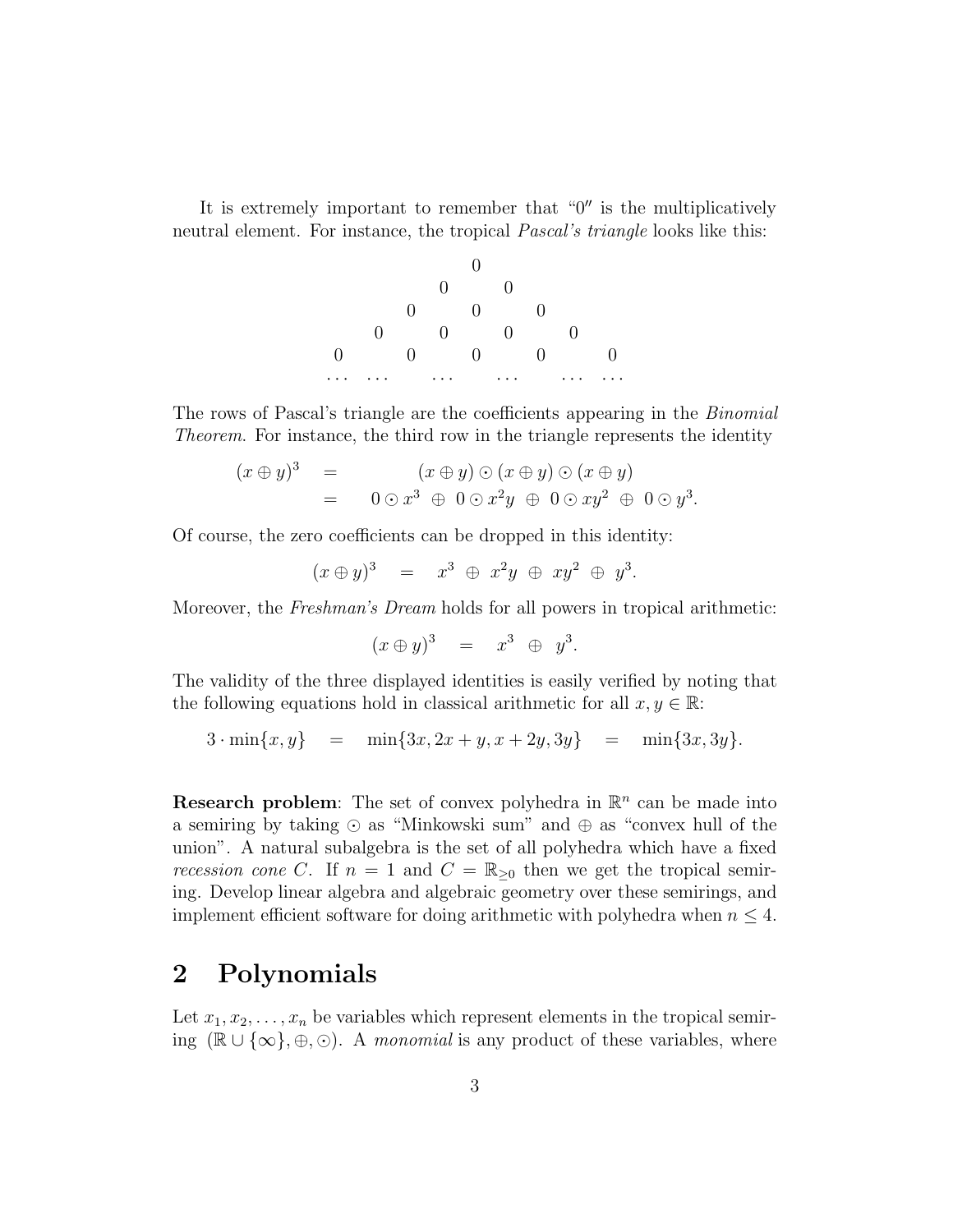repetition is allowed. (Technical note: we allow negative integer exponents.) By commutativity, we can sort the product and write monomials in the usual notation, with the variables raised to exponents:

$$
x_2 \odot x_1 \odot x_3 \odot x_1 \odot x_4 \odot x_2 \odot x_3 \odot x_2 = x_1^2 x_2^3 x_3^2 x_4.
$$

A monomial represents a function from  $\mathbb{R}^n$  to  $\mathbb{R}$ . When evaluating this function in classical arithmetic, what we get is a linear function:

$$
x_2 + x_1 + x_3 + x_1 + x_4 + x_2 + x_3 + x_2 = 2x_1 + 3x_2 + 2x_3 + x_4.
$$

Every linear function with integer coefficients arises in this manner.

Fact 1. Tropical monomials are the linear functions with integer coefficients.

A tropical polynomial is a finite linear combination of tropical monomials:

$$
p(x_1,\ldots,x_n) = a \odot x_1^{i_1} x_2^{i_2} \cdots x_n^{i_n} \oplus b \odot x_1^{j_1} x_2^{j_2} \cdots x_n^{j_n} \oplus \cdots
$$

Here the coefficients  $a, b, \ldots$  are real numbers and the exponents  $i_1, j_1, \ldots$  are integers. Every tropical polynomial represents a function  $\mathbb{R}^n \to \mathbb{R}$ . When evaluating this function in classical arithmetic, what we get is the minimum of a finite collection of linear functions, namely,

$$
p(x_1,...,x_n) = \min(a + i_1x_1 + \dots + i_nx_n, b + j_1x_1 + \dots + j_nx_n, ...)
$$

This function  $p : \mathbb{R}^n \to \mathbb{R}$  has the following three important properties:

- $p$  is continuous,
- $p$  is piecewise-linear, where the number of pieces is finite, and
- *p* is concave, i.e.,  $p(\frac{x+y}{2})$  $\frac{+y}{2}) \geq \frac{1}{2}$  $\frac{1}{2}(p(x) + p(y))$  for all  $x, y \in \mathbb{R}^n$ .

It is known that every function which satisfies these three properties can be represented as the minimum of a finite set of linear functions. We conclude:

**Fact 2.** The tropical polynomials in n variables  $x_1, \ldots, x_n$  are precisely the piecewise-linear concave functions on  $\mathbb{R}^n$  with integer coefficients.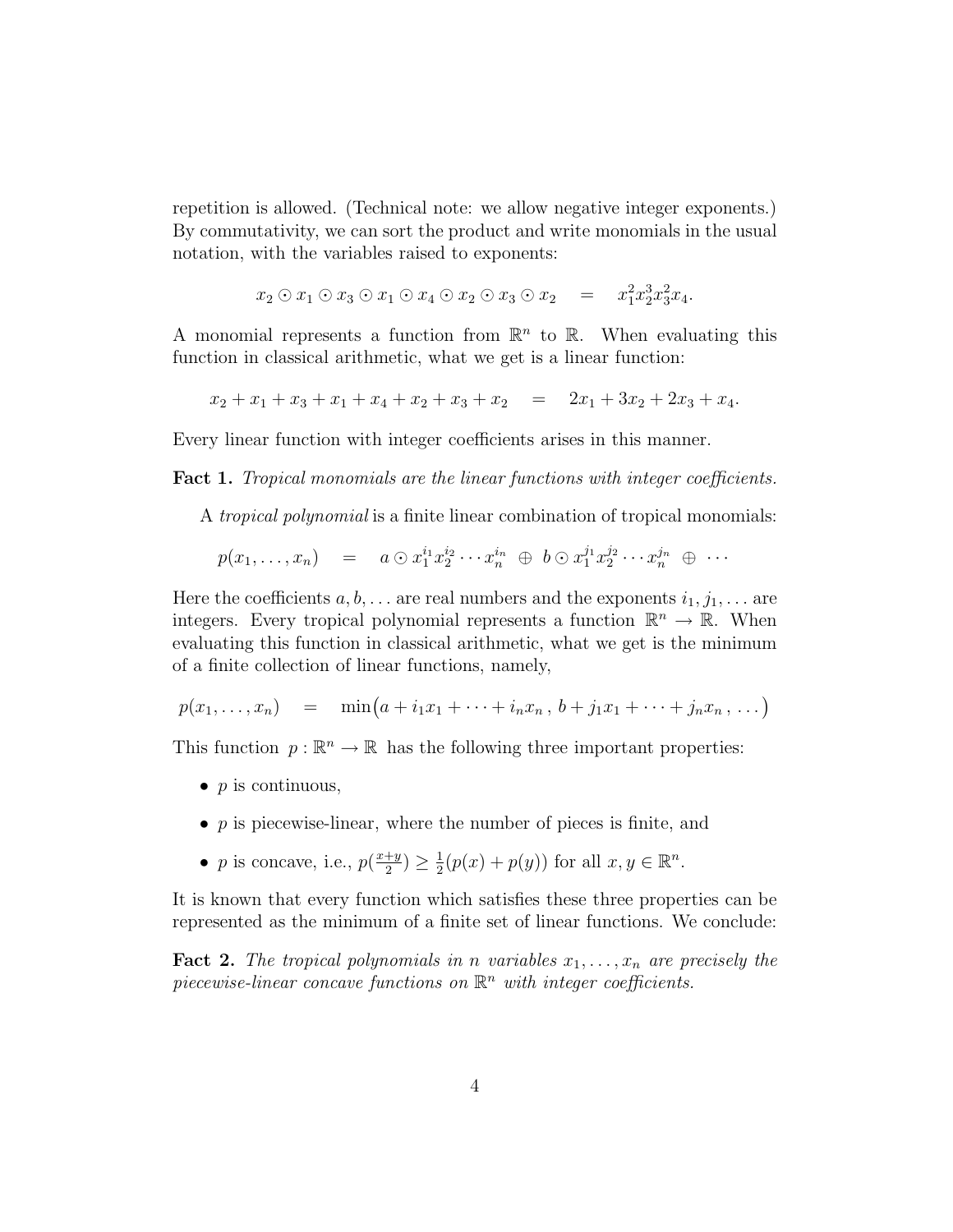

Figure 1: The graph of a cubic polynomial and its roots

<span id="page-4-0"></span>As a first example consider the general cubic polynomial in one variable  $x$ ,

$$
p(x) = a \odot x^3 \oplus b \odot x^2 \oplus c \odot x \oplus d. \tag{1}
$$

<span id="page-4-1"></span>To graph this function we draw four lines in the  $(x, y)$  plane:  $y = 3x + a$ ,  $y = 2x + b$ ,  $y = x + c$  and the horizontal line  $y = d$ . The value of  $p(x)$  is the smallest y-value such that  $(x, y)$  is on one of these four lines, i.e., the graph of  $p(x)$  is the lower envelope of the lines. All four lines actually contribute if

$$
b - a \leq c - b \leq d - c. \tag{2}
$$

These three values of x are the breakpoints where  $p(x)$  fails to be linear, and the cubic has a corresponding factorization into three linear factors:

$$
p(x) = a \odot (x \oplus (b-a)) \odot (x \oplus (c-b)) \odot (x \oplus (d-c)). \qquad (3)
$$

See Figure 1 for the graph and the roots of the cubic polynomial  $p(x)$ .

Every tropical polynomial function can be written uniquely as a tropical product of tropical linear functions (i.e., the Fundamental Theorem of Algebra holds tropically). In this statement we must underline the word "function".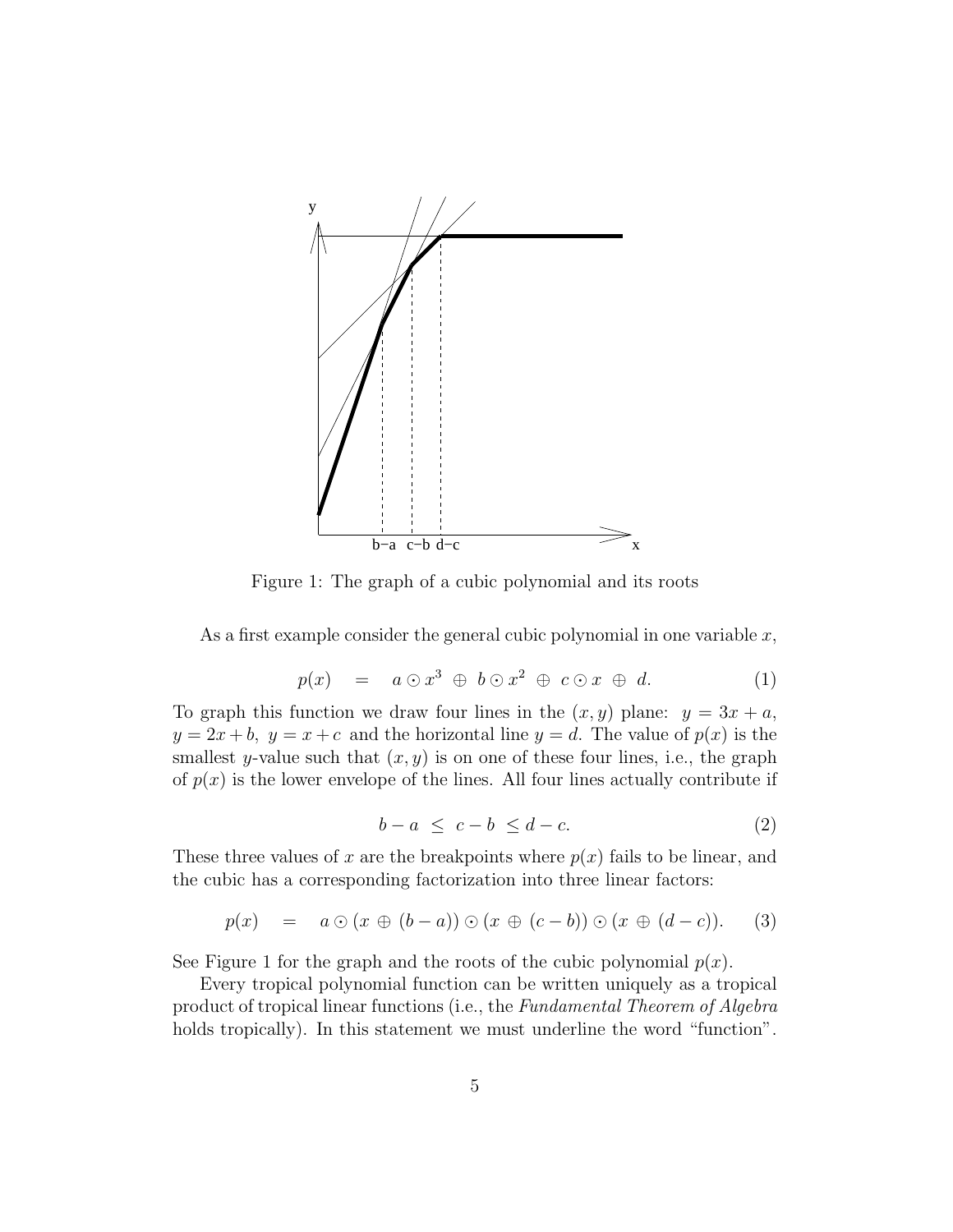Distinct polynomials can represent the same function. We are not claiming that every polynomial factors into linear functions. What we are claiming is that every polynomial can be replaced by an equivalent polynomial, representing the same function, that can be factored into linear factors, e.g.,

$$
x^2 \oplus 17 \odot x \oplus 2 = x^2 \oplus 1 \odot x \oplus 2 = (x \oplus 1)^2.
$$

Unique factorization of polynomials no longer holds in two or more variables. Here the situation is more interesting. Understanding it is our next problem.

Research problem: The factorization of multivariate tropical polynomials into irreducible tropical polynomials is not unique. Here is a simple example:

$$
(0 \odot x \oplus 0) \odot (0 \odot y \oplus 0) \odot (0 \odot x \odot y \oplus 0)
$$
  
= 
$$
(0 \odot x \odot y \oplus 0 \odot x \oplus 0) \odot (0 \odot x \odot y \oplus 0 \odot y \oplus 0).
$$

Develop an algorithm (with implementation and complexity analysis) for computing all the irreducible factorizations of a given tropical polynomial. Gao and Lauder [\[12\]](#page-13-0) have shown the importance of tropical factorization for the problem of factoring multivariate polynomials in the classical sense.

#### 3 Curves

A tropical polynomial function  $p : \mathbb{R}^n \to \mathbb{R}$  is given as the minimum of a finite set of linear functions. We define the *hypersurface*  $\mathcal{H}(p)$  to be the set of all points  $x \in \mathbb{R}^n$  at which this minimum is attained at least twice. Equivalently, a point  $x \in \mathbb{R}^n$  lies in  $\mathcal{H}(p)$  if and only if p is not linear at x. For example, if  $n = 1$  and p is the cubic in [\(1\)](#page-4-0) with the assumption [\(2\)](#page-4-1), then

$$
\mathcal{H}(p) = \{b-a, c-b, d-c\}.
$$

Thus the hypersurface  $\mathcal{H}(p)$  is the set of "roots" of the polynomial  $p(x)$ .

In this section we consider the case of a polynomial in two variables:

$$
p(x, y) = \bigoplus_{(i,j)} c_{ij} \odot x^i \odot y^j.
$$

**Fact 3.** The tropical curve  $\mathcal{H}(p)$  is a finite graph which is embedded in the plane R 2 . It has both bounded and unbounded edges, all edge directions are rational, and this graph satisfies a zero tension condition around each node.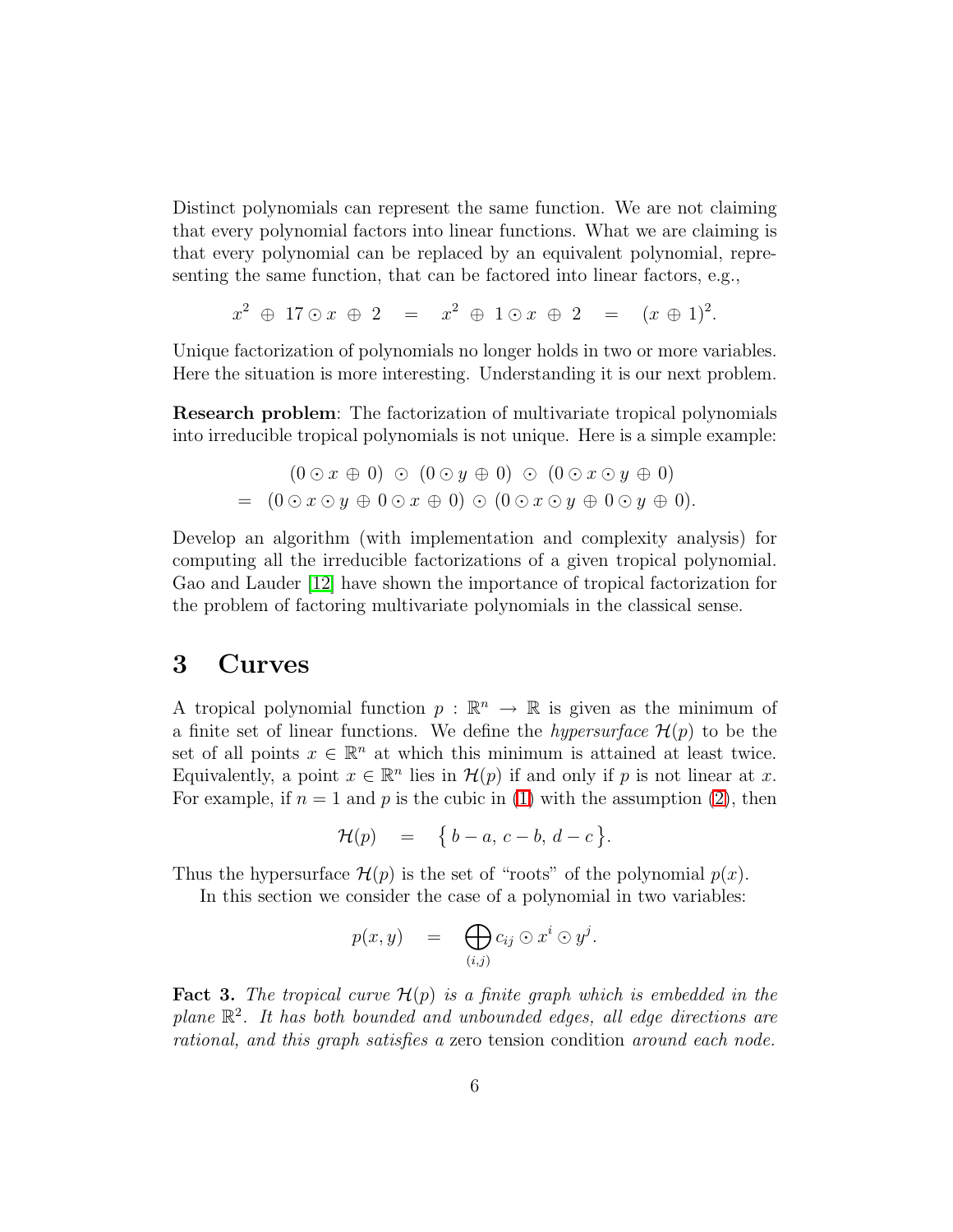The zero tension condition is the following geometric condition. Consider any node  $(x, y)$  of the graph and suppose it is the origin, i.e.,  $(x, y) = (0, 0)$ . Then the edges adjacent to this node lie on lines with rational slopes. On each such ray emanating from the origin consider the first non-zero lattice vector. Zero tension at  $(x, y)$  means that the sum of these vectors is zero.

Our first example is a line in the plane. It is defined by a polynomial:

$$
p(x, y) = a \odot x \oplus b \odot y \oplus c \quad \text{where } a, b, c \in \mathbb{R}.
$$

The curve  $\mathcal{H}(p)$  consists of all points  $(x, y)$  where the function

$$
p : \mathbb{R}^2 \to \mathbb{R}, \qquad (x, y) \mapsto \min(a+x, b+y, c)
$$

is not linear. It consists of three half-rays emanating from the point  $(x, y)$  =  $(c - a, c - b)$  into northern, eastern and southwestern direction.

Here is a general method for drawing a tropical curve  $\mathcal{H}(p)$  in the plane. Consider any term  $\gamma \odot x^i \odot y^j$  appearing in the polynomial p. We represent this term by the point  $(\gamma, i, j)$  in  $\mathbb{R}^3$ , and we compute the convex hull of these points in  $\mathbb{R}^3$ . Now project the lower envelope of that convex hull into the plane under the map  $\mathbb{R}^3 \to \mathbb{R}^2$ ,  $(\gamma, i, j) \mapsto (i, j)$ . The image is a planar convex polygon together with a distinguished subdivision  $\Delta$  into smaller polygons. The tropical curve  $\mathcal{H}(p)$  is the dual graph to this subdivision.

As an example we consider the general quadratic polynomial

$$
p(x,y) = a \odot x^2 \oplus b \odot xy \oplus c \odot y^2 \oplus d \odot x \oplus e \odot y \oplus f.
$$

Then  $\Delta$  is a subdivision of the triangle with vertices  $(0,0)$ ,  $(0,2)$  and  $(2,0)$ . The lattice points  $(0, 1), (1, 0), (1, 1)$  are allowed to be used as vertices in these subdivisions. Assuming that  $a, b, c, d, e, f \in \mathbb{R}$  are general solutions of

$$
2b \le a + c, \ 2d \le a + f, \ 2e \le c + f,
$$

the subdivision  $\Delta$  consists of four triangles, three interior edges and six boundary edges. The curve  $\mathcal{H}(p)$  has four vertices, three bounded edges and six half-rays (two northern, two eastern and two southwestern). In Figure 2,  $\mathcal{H}(p)$  is shown in bold, and the subdivision  $\Delta$  is shown in thin lines.

Fact 4. Tropical curves intersect and interpolate like algebraic curves do.

1. Two general lines meet in one point, a line and a quadric meet in two points, two quadrics meet in four points, etc....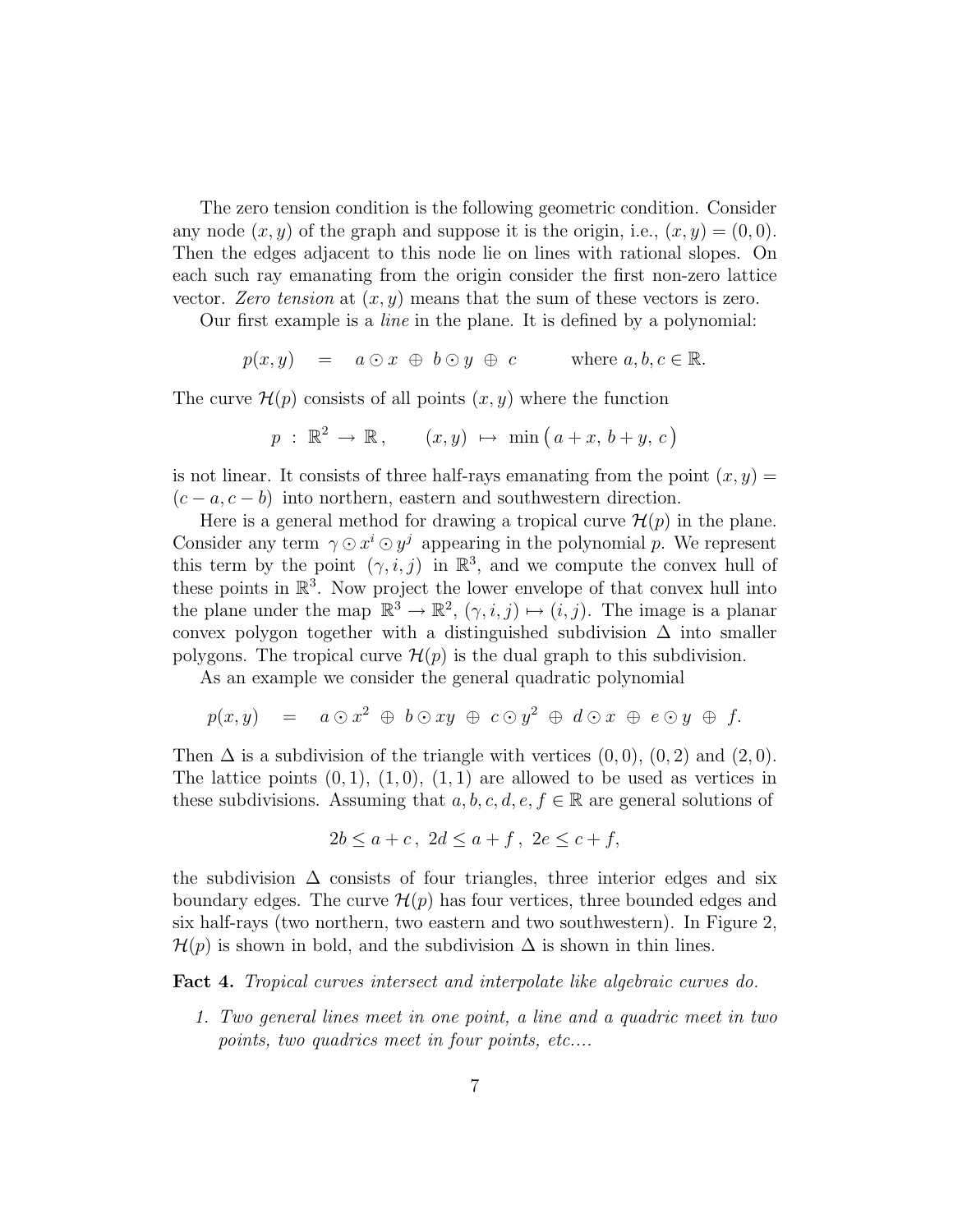

Figure 2: The subdivision  $\Delta$  and the tropical curve

2. Two general points lie on a unique line, five general points lie on a unique quadric, etc...

For a general discussion of  $B\acute{e}zout's$  Theorem in tropical algebraic geometry, and for many pictures illustrating Fact 4, we refer to the article [\[20\]](#page-14-2).

Research problem: Classify all combinatorial types of tropical curves in 3-space of degree d. Such a curve is a finite embedded graph of the form

$$
C = \mathcal{H}(p_1) \cap \mathcal{H}(p_2) \cap \cdots \cap \mathcal{H}(p_r) \subset \mathbb{R}^3,
$$

where the  $p_i$  are tropical polynomials, C has d unbounded parallel halfrays in each of the four coordinate directions, and all other edges of C are bounded.

# 4 Phylogenetics

An important problem in computational biology is to construct a *phylogenetic* tree from distance data involving n taxa. These taxa might be organisms or genes, each represented by a DNA sequence. For an introduction to phy-logenetics we recommend [\[11\]](#page-13-1) and [\[21\]](#page-14-3). Here is an example, for  $n = 4$ , to illustrate how such data might arise. Consider an alignment of four genomes: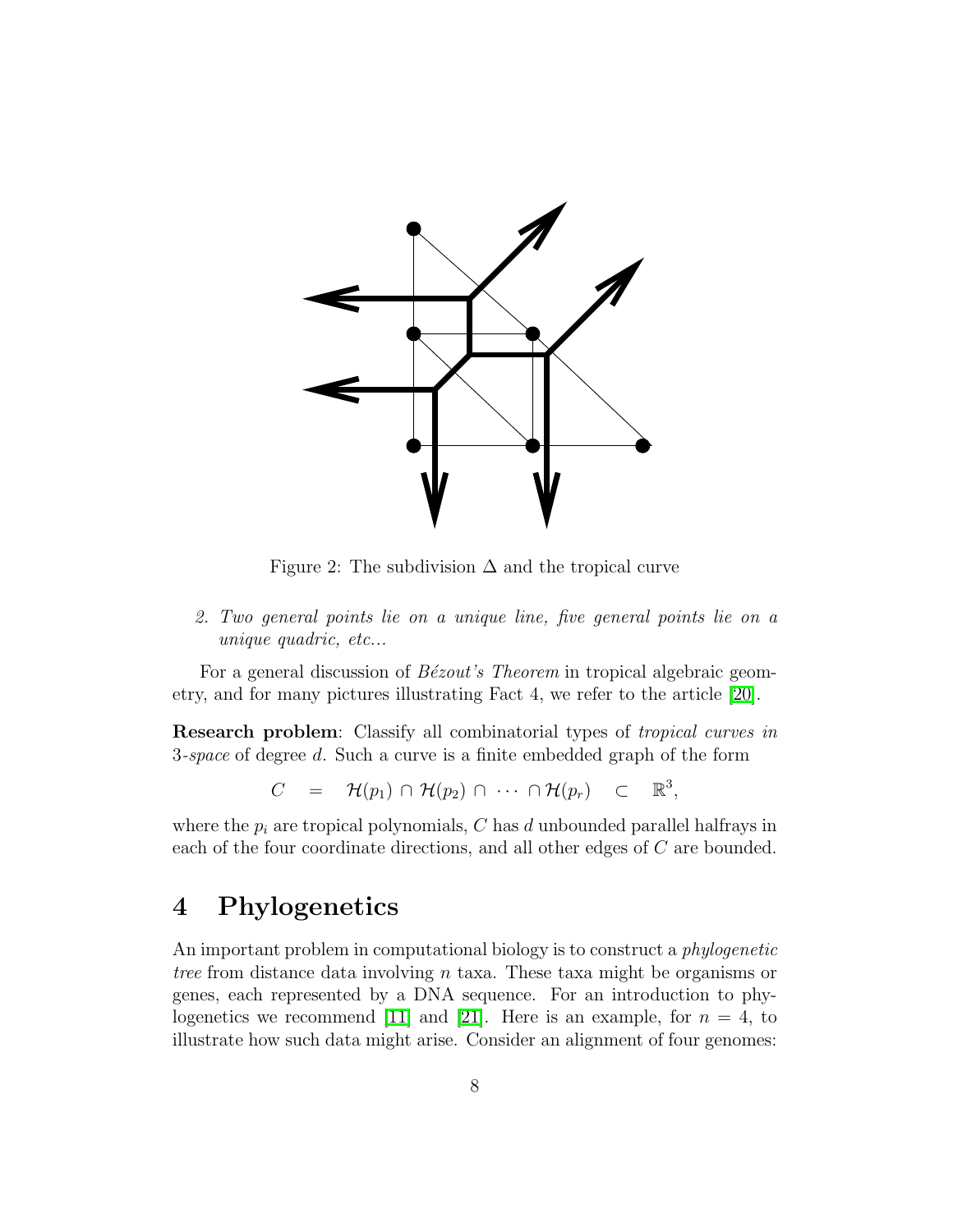|          | Human: $ACAATGTCATTAGCGAT$   |
|----------|------------------------------|
| Mouse: - | ACGTTGTCAATAGAGAT            |
| Rat:     | $ACGTAGTCATTACACAT$          |
|          | Chicken: $GCACAGTCAGTAGAGCT$ |

From such sequence data, computational biologists infer the distance between any two taxa. There are various algorithms for carrying out this inference. They are based on statistical models of evolution. For our discussion, we may think of the distance between any two strings as a refined version of the Hamming distance (= the proportion of characters where they differ). In our (Human, Mouse, Rat, Chicken) example, the inferred distance matrix might be the following symmetric  $4 \times 4$ -matrix:

|  | $H \quad M \quad R \quad C$ |  |
|--|-----------------------------|--|
|  | $H = 0$ 1.1 1.0 1.4         |  |
|  | $M$ 1.1 0 0.3 1.3           |  |
|  | $R$ 1.0 0.2 0 1.2           |  |
|  | $C$ 1.4 1.3 1.2 0           |  |

The problem of phylogenetics is to construct a tree with edge lengths which represent this distance matrix, provided such a tree exists. In our example, a tree does exist. It is depicted in Figure 3. The number next to the each edge is its length. The distance between two leaves in the tree is the sum of the lengths of the edges on the unique path between the two leaves. For instance, the distance in this tree between "Human" and "Mouse" equals  $0.6 + 0.3 + 0.2 = 1.1$ , which is the corresponding entry in the  $4 \times 4$ -matrix.

In general, considering n taxa, the *distance* between taxon i and taxon j is a positive real number  $d_{ij}$  which has been determined by some bio-statistical method. So, what we are given is a real symmetric  $n \times n$ -matrix

$$
D = \begin{pmatrix} 0 & d_{12} & d_{13} & \cdots & d_{1n} \\ d_{12} & 0 & d_{23} & \cdots & d_{2n} \\ d_{13} & d_{23} & 0 & \cdots & d_{3n} \\ \vdots & \vdots & \vdots & \ddots & \vdots \\ d_{1n} & d_{2n} & d_{3n} & \cdots & 0 \end{pmatrix}.
$$

We may assume that D is a *metric*, i.e., the triangle inequalities  $d_{ik} \leq$  $d_{ij} + d_{jk}$  hold for all  $i, j, k$ . This can be expressed by matrix multiplication: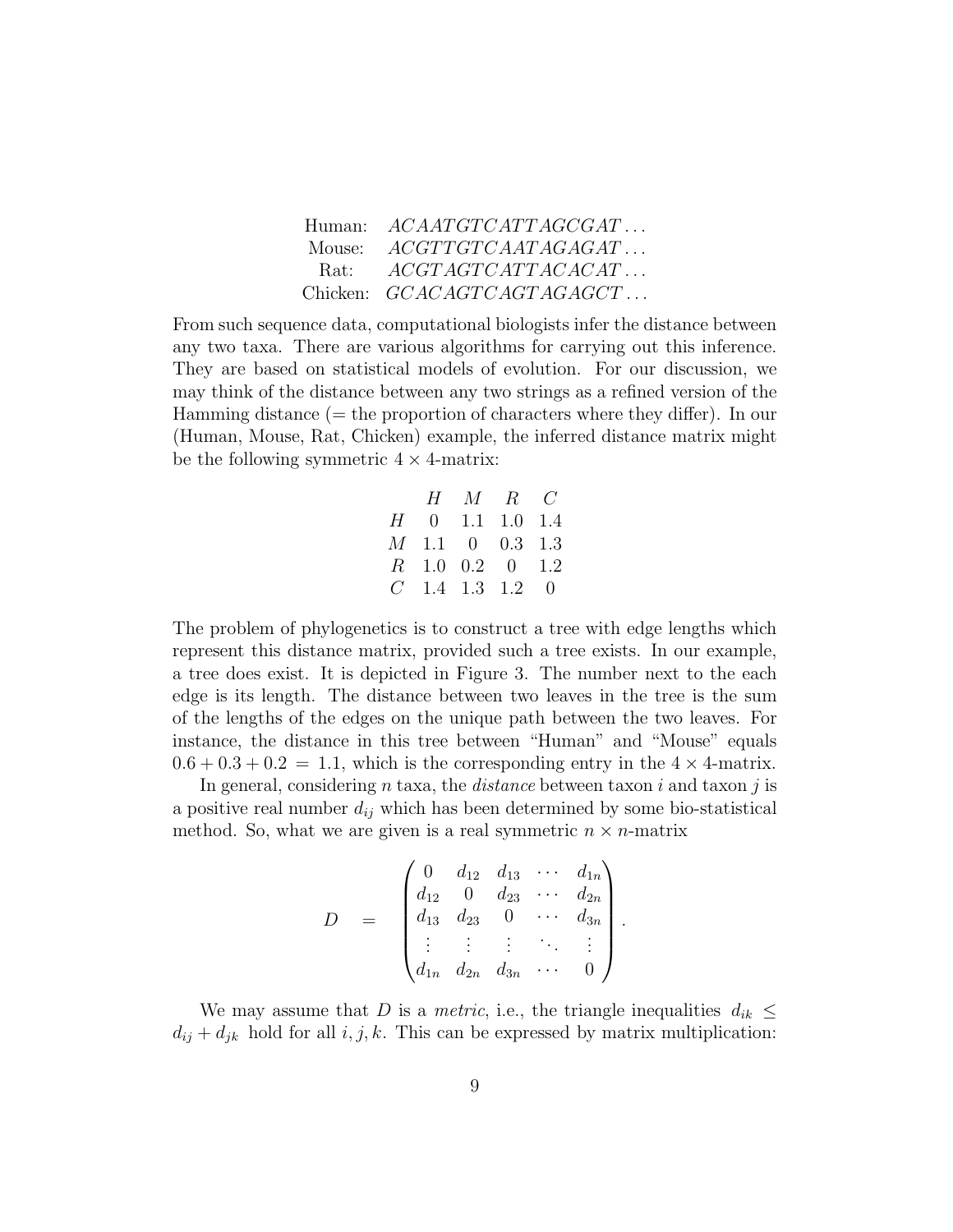

Figure 3: A Phylogenetic Tree

#### **Fact 5.** The matrix D represents a metric if and only if  $D \odot D = D$ .

We say that D is a *tree metric* if there exists a tree T with n leaves, labeled  $1, 2, \ldots, n$ , and a positive length for each edge of T, such that the distance from leaf i to leaf j equals  $d_{ij}$  for all i, j. Tree metrics occur naturally in biology because they model an evolutionary process that led to the n taxa.

Most metrics  $D$  are not tree metrics. If we are given a metric  $D$  that arises from some biological data then it is reasonable to assume that there exists a tree metric  $D<sub>T</sub>$  which is close to D. Biologists use a variety of algorithms (e.g. "neighbor joining") to construct such a nearby tree  $T$  from the given data D. In what follows we state a tropical characterization of tree metrics.

Let  $X = (X_{ij})$  be a symmetric matrix with zeros on the diagonal whose  $\binom{n}{n}$  $\binom{n}{2}$  distinct off-diagonal entries are unknowns. For each quadruple  $\{i, j, k, l\}$  $\subset \{1, 2, \ldots, n\}$  we consider the following tropical polynomial of degree two:

<span id="page-9-0"></span>
$$
p_{ijkl} = X_{ij} \odot X_{kl} \oplus X_{ik} \odot X_{jl} \oplus X_{il} \odot X_{jk}.
$$
 (4)

This polynomial is the *tropical Grassmann-Plücker relation*. It defines a hypersurface  $\mathcal{H}(p_{ijkl})$  in the space  $\mathbb{R}^{n \choose 2}$ . The tropical Grassmannian is the intersection of these  $\binom{n}{4}$  $\binom{n}{4}$  hypersurfaces. This is a polyhedral fan, denoted

$$
Gr_{2,n} = \bigcap_{1 \leq i < j < k < l \leq n} \mathcal{H}(p_{ijkl}) \subset \mathbb{R}^{\binom{n}{2}}.
$$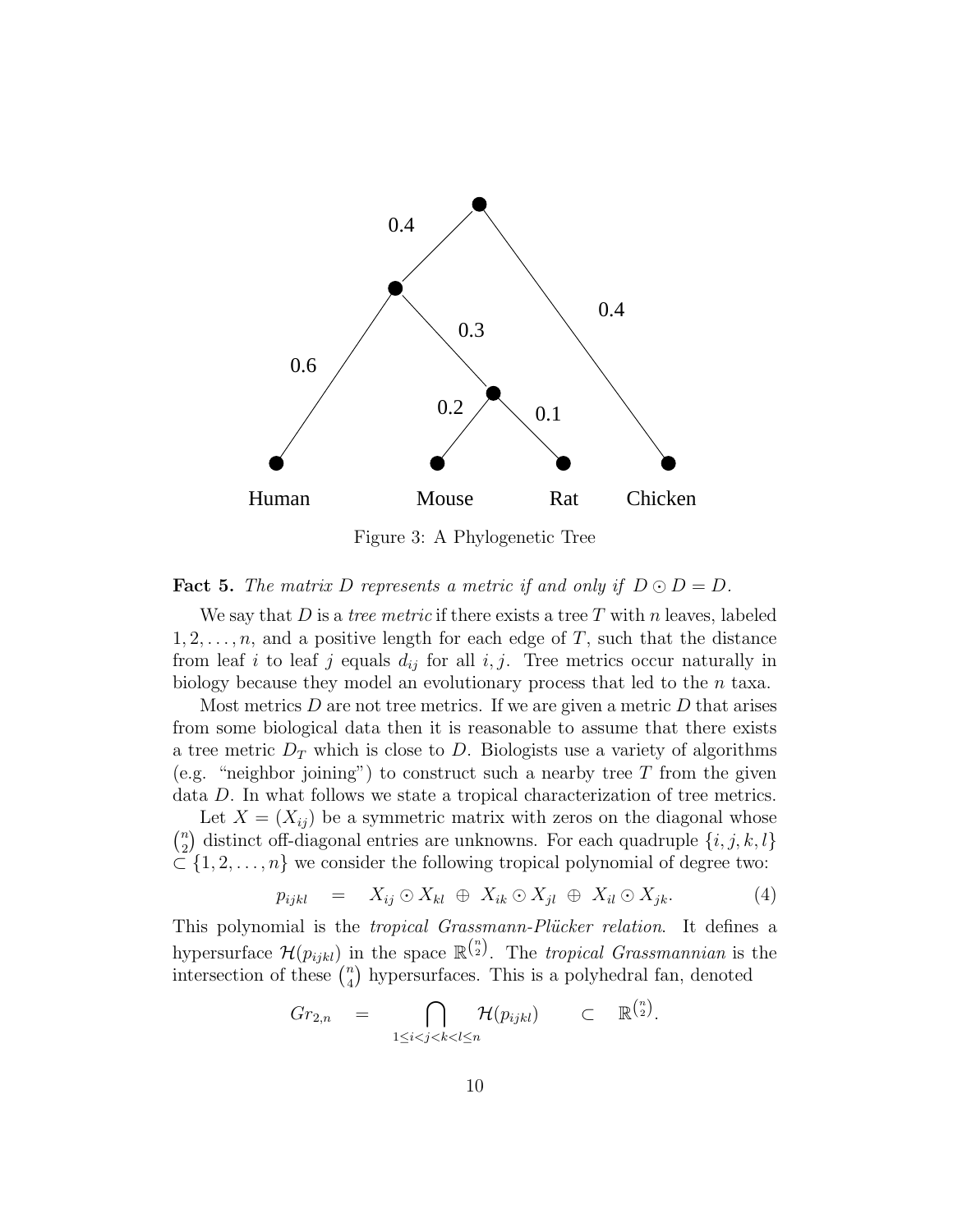**Fact 6.** A metric D on  $\{1, 2, \ldots, n\}$  is a tree metric if and only if its negative  $X = -D$  is a point in the tropical Grassmannian  $Gr_{2,n}$ .

The statement is a reformulation of the Four Point Condition in phylogenetics, which states that D is a tree metric if and only if, for all  $1 \leq i \leq$  $j < k < l \le n$ , the maximum of the three numbers  $D_{ij} + D_{kl}$ ,  $D_{ik} + D_{jl}$ and  $D_{il} + D_{jk}$  is attained at least twice. For  $X = -D$ , this means that the minimum of the three numbers  $X_{ij} + X_{kl}$ ,  $X_{ik} + X_{jl}$  and  $X_{il} + X_{jk}$  is attained at least twice, or, equivalently,  $X \in \mathcal{H}(p_{ijkl})$ . The tropical Grassmannian  $Gr_{2,n}$  is also known as the *space of phylogenetic trees* [\[5\]](#page-13-2). The combinatorial structure of this beautiful space is well-studied and well-understood.

Our research suggestion for this section concerns a certain reembedding of the tropical Grassmannian  $Gr_{2,n}$  into a higher-dimensional space.

**Research problem:** Let  $n \geq 5$  and consider a metric D on  $\{1, 2, \ldots, n\}$ . The *triple weights* of the metric D are defined as follows:

$$
D_{ijk} = D_{ij} + D_{ik} + D_{jk} \t (1 \le i < j < k \le n).
$$

This formula specifies a linear map  $\psi : \mathbb{R}^{n \choose 2} \to \mathbb{R}^{n \choose 3}$ . Our problem is to characterize the image  $\psi(Gr_{2,n})$  of tree space  $Gr_{2,n}$  under this linear map.

This problem arises from phylogenies of sequence alignments in genomics. For such taxa, it can be more reliable statistically to estimate the triple weights  $D_{ijk}$  rather than the pairwise distances  $D_{ij}$ . Pachter and Speyer [\[18\]](#page-14-4) showed that tree metrics are uniquely determined by their triple weights, i.e., the map from  $Gr_{2,n}$  onto  $\psi(Gr_{2,n})$  is a bijection. Find a natural system of tropical polynomials which define  $\psi(Gr_{2,n})$  as a tropical subvariety of  $\mathbb{R}^{\binom{n}{3}}$ .

### 5 Linear Spaces

This section is concerned with tropical linear spaces. Generalizing the notion of a line from Section 3, we define a *tropical hyperplane* to be a subset of  $\mathbb{R}^n$ which has the form  $\mathcal{H}(\ell)$ , where  $\ell$  is a tropical linear form in n unknowns:

$$
\ell(x) = a_1 \odot x_n \oplus a_2 \odot x_2 \oplus \cdots \oplus a_n \odot x_n.
$$

Here  $a_1, \ldots a_n$  are arbitrary real constants. Solving linear equations in tropical mathematics means computing the intersection of finitely many hyperplanes  $\mathcal{H}(\ell)$ . It is tempting to define tropical linear spaces simply as intersections of tropical hyperplanes. However, this would not be a good definition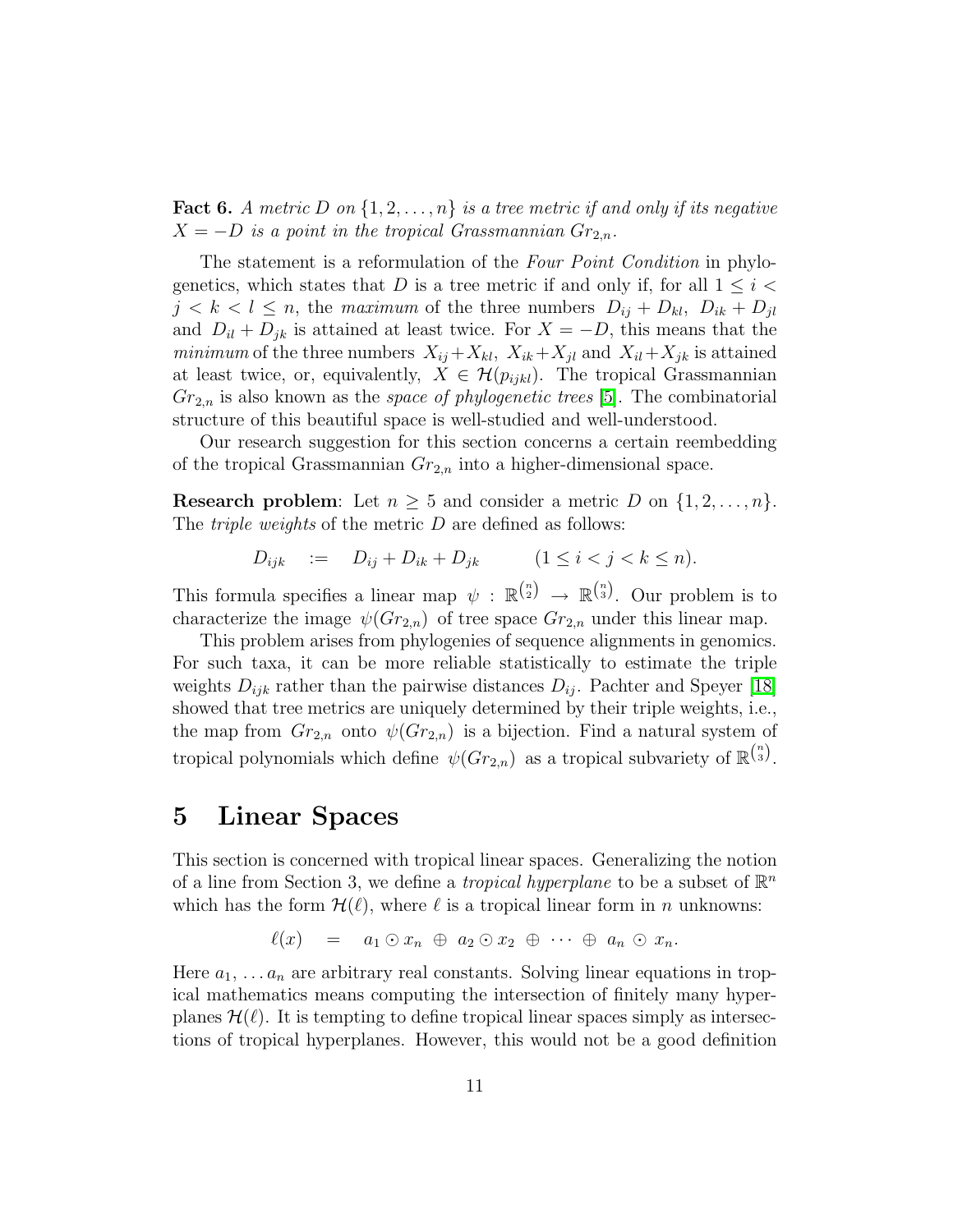because such arbitrary intersections are not always pure dimensional, and they do not behave the way linear spaces do in classical geometry.

A better notion of tropical linear space is derived by allowing only those intersections of hyperplanes which are "sufficiently complete". In what follows we offer a definition which is a direct generalization of our discussion in Section 4. The idea is that phylogenetic trees are lines in tropical projective space, whose Plücker coordinates  $X_{ij}$  are the negated pairwise distances  $d_{ij}$ .

We consider the  $\binom{n}{d}$ <sup>n</sup><sub>d</sub>)-dimensional space  $\mathbb{R}^{\binom{n}{d}}$  whose coordinates  $X_{i_1\cdots i_d}$ are indexed by d-element subsets  $\{i_1, \ldots, i_d\}$  of  $\{1, 2, \ldots, n\}$ . Let S be any  $(d-2)$ -element subset of  $\{1, 2, \ldots, n\}$  and let i, j, k and l be any four distinct indices in  $\{1, \ldots, n\} \backslash S$ . The corresponding three-term Grassmann Plücker *relation*  $p_{S,ijkl}$  is the following tropical polynomial of degree two:

$$
p_{S,ijkl} = X_{Sij} \odot X_{Skl} \oplus X_{Sik} \odot X_{Sjl} \oplus X_{Sil} \odot X_{Sjk}.
$$
 (5)

We define the *three-term tropical Grassmannian* to be the intersection

<span id="page-11-0"></span>
$$
Gr_{d.n} = \bigcap_{S,i,j,k,l} \mathcal{H}(p_{S,jkl}) \subset \mathbb{R}^{\binom{n}{d}},
$$

where the intersection is over all  $S$ , i, j, k, l as above. Note that in the special case  $d = 2$  we have  $S = \emptyset$ , the polynomial [\(5\)](#page-11-0) is the four point condition in  $(4)$ , and  $Gr_{d,n}$  is the space of trees which was discussed in Section 4.

We now fix an arbitrary point  $X = (X_{i_1 \cdots i_d})$  in the three-term tropical Grassmannian  $Gr_{d,n}$ . For any  $(d+1)$ -subset  $\{j_0, j_1, \ldots, j_d\}$  of  $\{1, 2, \ldots, n\}$ we consider the following tropical linear form in the variables  $x_1, \ldots, x_n$ :

$$
\ell_{j_0 j_1 \cdots j_d}^X \quad = \quad \bigoplus_{r=0}^d X_{j_0 \cdots \widehat{j_r} \cdots j_d} \odot x_r. \tag{6}
$$

The  $\hat{ }$  means to omit j<sub>r</sub>. The tropical linear space associated with the point  $X$  is the following set:

$$
L_X = \bigcap \mathcal{H}(\ell_{j_0 j_1 \cdots j_n}^X) \subset \mathbb{R}^n.
$$

Here the intersection is over all  $(d+1)$ -subsets  $\{j_0, j_1, \ldots, j_d\}$  of  $\{1, 2, \ldots, n\}$ .

The tropical linear spaces are precisely the sets  $L_X$  where  $X$  is any point in  $Gr_{d,n} \subset \mathbb{R}^{n \choose d}$ . The "sufficient completeness" referred to in the first paragraph of this section means that we need to solve linear equations using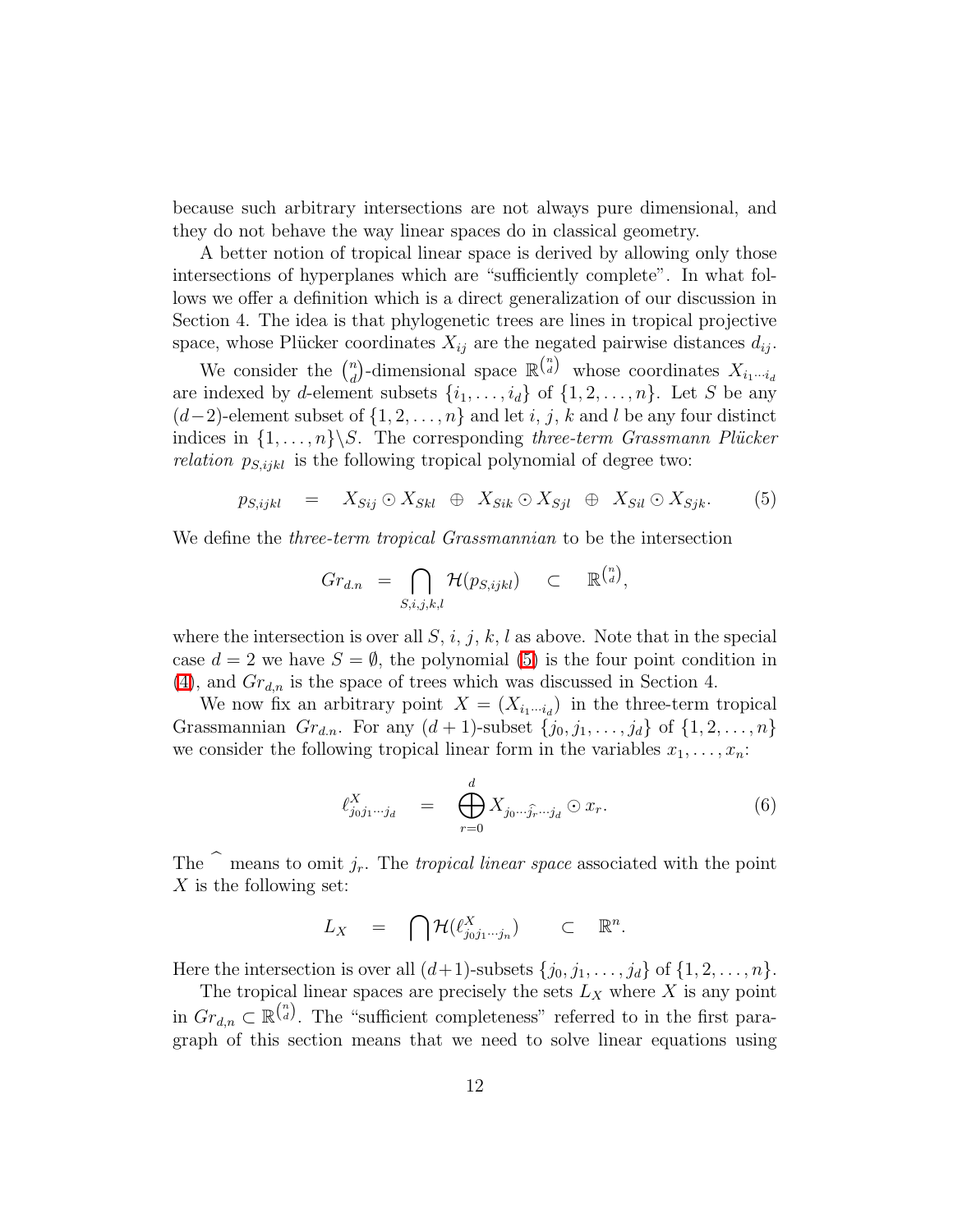Cramer's rule, in all possible ways, in order for an intersection of hyperplanes to actually be a linear space. The definition of linear space given here is more inclusive than the one used in [\[10,](#page-13-3) [20,](#page-14-2) [24\]](#page-14-5), where  $L_X$  was required to come from ordinary algebraic geometry over a field with a suitable valuation.

For example, a 3-dimensional tropical linear subspace of  $\mathbb{R}^n$  (a.k.a. twodimensional plane in tropical projective  $(n - 1)$ -space) is the intersection of  $\binom{n}{n}$  $\binom{n}{4}$  tropical hyperplanes, each of whose defining linear form has four terms:

$$
\ell_{j_0j_1j_2j_3}^X = X_{j_0j_1j_2} \odot x_{j_3} \oplus X_{j_0j_1j_3} \odot x_{j_2} \oplus X_{j_0j_2j_3} \odot x_{j_1} \oplus X_{j_1j_2j_3} \odot x_{j_0}.
$$

We note that even the very special case when each coordinate of  $X$  is either 0 (the multiplicative unit) or  $\infty$  (the additive unit) is really interesting. Here  $L_X$  is a polyhedral fan known as the *Bergman fan* of a matroid [\[2,](#page-13-4) [25\]](#page-14-6).

Tropical linear spaces have many of the properties of ordinary linear spaces. First, they are pure polyhedral complexes of the correct dimension:

#### **Fact 7.** Each maximal cell of the tropical linear space  $L_X$  is d-dimensional.

Every tropical linear space  $L_X$  determines its vector of tropical Plücker coordinates X uniquely up to tropical multiplication  $(=$  classical addition) by a common scalar. If  $L$  and  $L'$  are tropical linear spaces of dimensions  $d$ and d' with  $d + d' \geq n$ , then L and L' meet. It is not quite true that two tropical linear spaces intersect in a tropical linear space but it is almost true. If L and L' are tropical linear spaces of dimensions d and d' with  $d + d' \ge n$ and v is a generic small vector then  $L \cap (L' + v)$  is a tropical linear space of dimension  $d + d' - n$ . Following [\[20\]](#page-14-2), it makes sense to define the *stable* intersection of L and L' by taking the limit of  $L \cap (L' + v)$  as v goes to zero, and this limit will again be a tropical linear space of dimension  $d + d' - n$ .

Research Problem: It is not true that a d-dimensional tropical linear space can always be written as the intersection of  $n - d$  tropical hyperplanes. The definition shows that  $\binom{n}{d+1}$  hyperplanes are always enough. What is the minimum number of tropical hyperplanes needed to cut out any tropical linear space of dimension d in n-space? Are n hyperplanes always enough?

# References

[1] F. Ardila: A tropical morphism related to the hyperplane arrangement of the complete bipartite graph, http://www.arXiv.org/math.CO/0404287.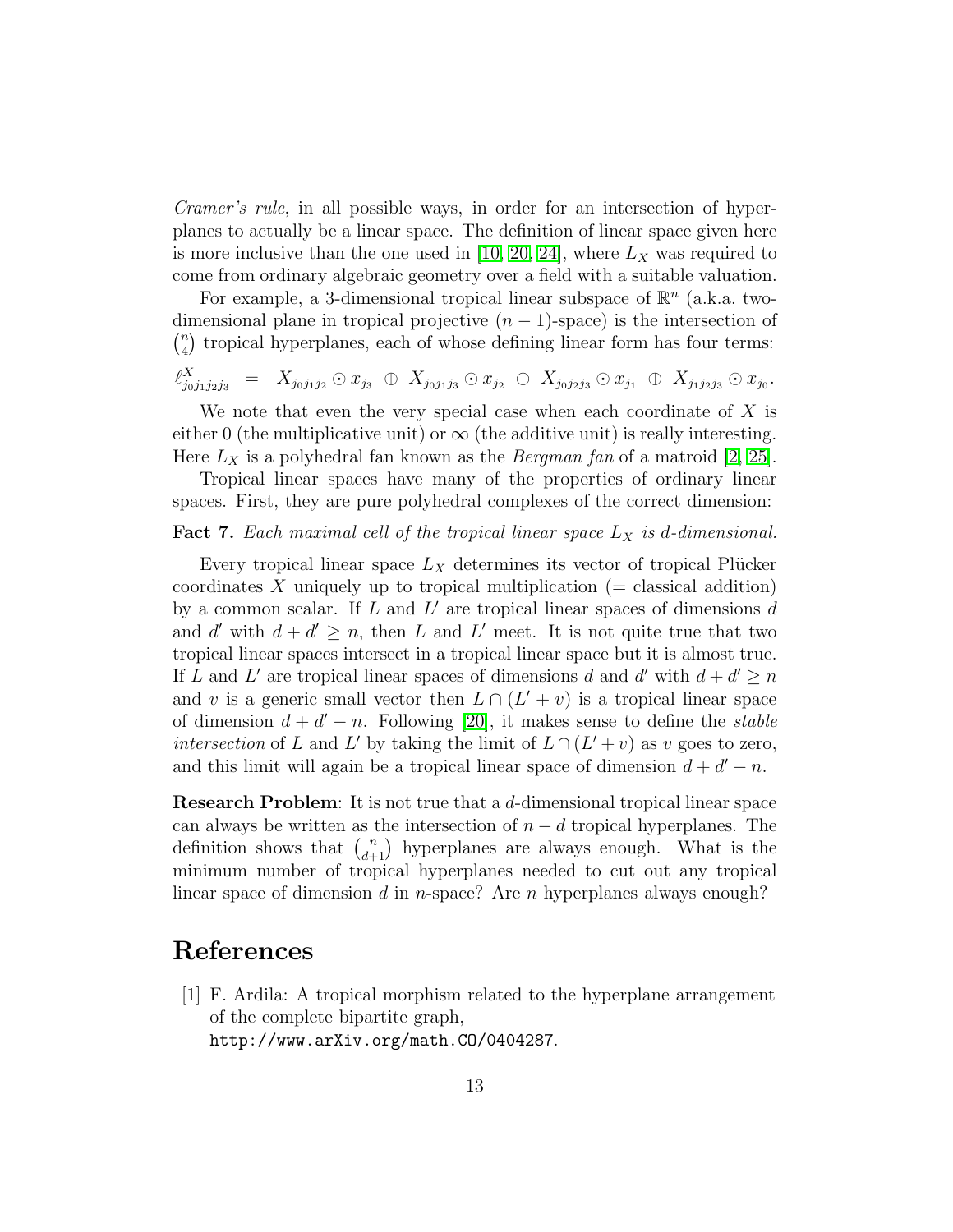- <span id="page-13-4"></span>[2] F. Ardila and C. Klivans: The Bergman complex of a matroid and phylogenetic trees, http://www.arXiv.org/math.CO/0311370.
- [3] G. Bergman: The logarithmic limit-set of an algebraic variety, Trans. of the AMS  $157$  (1971) 459–469.
- [4] R. Bieri and J.R.J. Groves: The geometry of the set of characters induced by valuations. J. reine und angewandte Mathematik 347 (1984) 168-195.
- <span id="page-13-2"></span>[5] L. Billera, S. Holmes and K. Vogtman: Geometry of the space of phylogenetic trees, Advances in Applied Mathematics 27 (2001) 733–767.
- [6] P. Butkovič: Max-algebra: the linear algebra of combinatorics? Linear Algebra Appl. 367 (2003) 313–335.
- [7] M. Develin: Tropical secant varieties of linear spaces, <http://www.arXiv.org/math.CO/0405115>.
- [8] M. Develin: The space of n points on a tropical line in d-space, <http://www.arXiv.org/math.CO/0401224>.
- [9] M. Develin and B. Sturmfels: Tropical convexity, Documenta Mathematica 9 (2004) 1–27.
- <span id="page-13-3"></span>[10] M. Develin, F. Santos and B. Sturmfels: On the rank of a tropical matrix, <http://www.arXiv.org/math.CO/0312114>.
- <span id="page-13-1"></span><span id="page-13-0"></span>[11] J. Felsenstein: Inferring Phylogenies, Sinauer Associates, Inc., Sunderland, 2003.
- [12] S. Gao and A. Lauder: Decomposition of polytopes and polynomials, Discrete and Computational Geometry 26 (2001) 89–104.
- [13] I. Itenberg, V. Kharlamov and E. Shustin: Welschinger invariant and enumeration of real plane rational curves <http://www.arXiv.org/math.AG/0303378>.
- [14] M. Joswig: Tropical halfspaces, <http://www.arXiv.org/math.CO/0312068>.